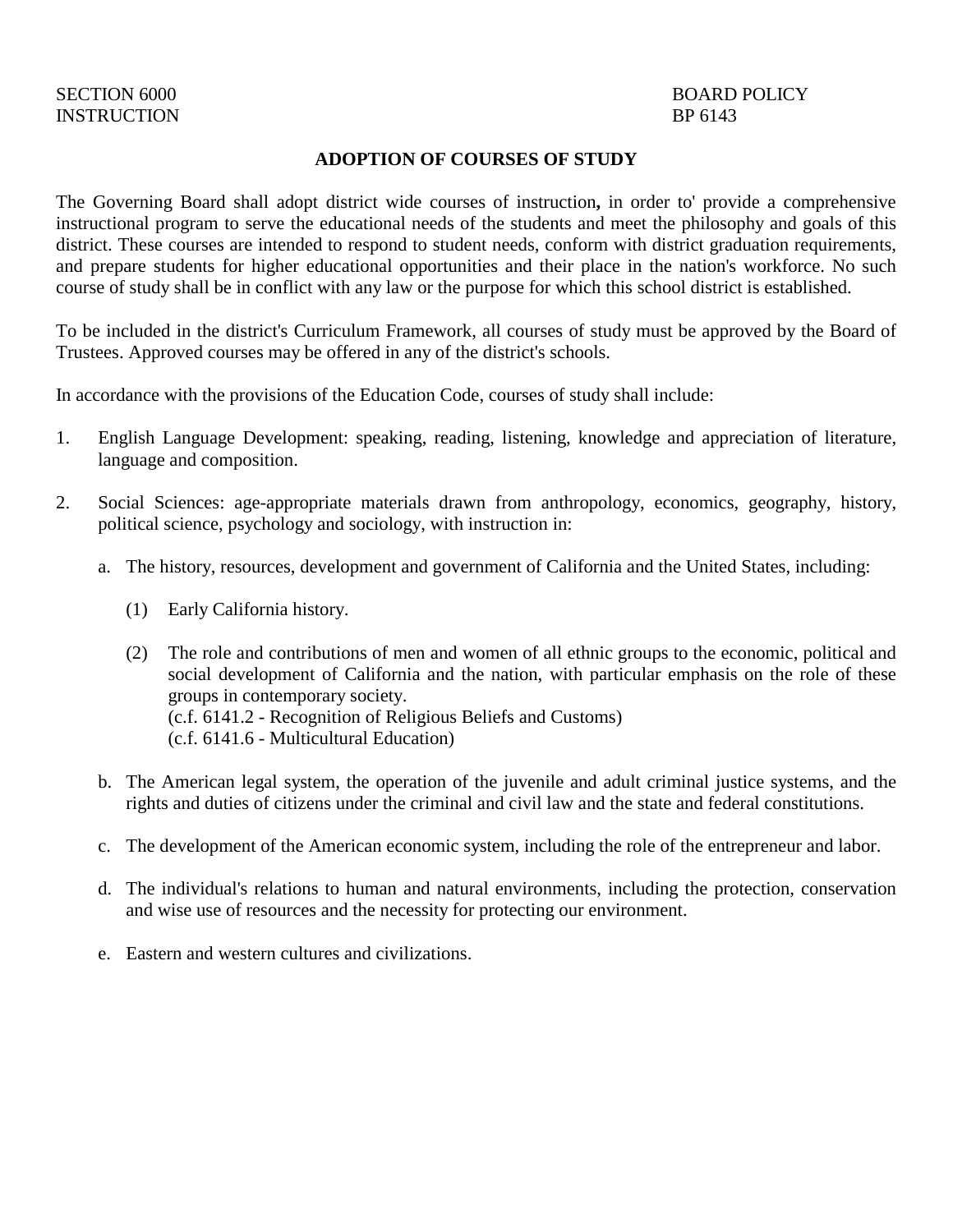# INSTRUCTION BP 6143

### SECTION 6000 BOARD POLICY

#### **ADOPTION OF COURSES OF STUDY**

- f. Human rights issues, with particular attention to the study of the inhumanity' of genocide, slavery, and the Holocaust.
- g. Contemporary issues.
- 3. Foreign language(s): understanding, speaking, reading, writing and culture.
- 4. Physical education, with emphasis on activities conducive to health and lifelong vigor of body and mind. (cf. 6142.7 - Physical Education)
- 5. Science, including physical and biological sciences, with emphasis on basic concepts, theories and processes of scientific investigation and on humanity's place in ecological systems, and with appropriate applications of the interrelation and interdependence of the sciences and of science and mathematics. (cf. 6142.3 - Science Instruction) (c.f. 6142.5 - Environmental Education)
- 6. Mathematics, including instruction designed to develop mathematical understandings, operational skills and insight into problem-solving procedures, as well as the interdependence of mathematics and science.
- 7. Fine arts, including but not limited to art, music and drama, with emphasis upon development of aesthetic appreciation and the skills of creative expression. (cf. 6142.6 - Visual and Performing Arts)
- 8. Applied arts, including instruction in consumer and home economics education, industrial technology, business education or agriculture.
- 9. Vocational-technical education designed to prepare youth for gainful employment in occupations that meet workplace needs and are relevant to students' career desires and needs. (cf. 6178 - Vocational Education)
- 10. Automobile driver education, including instruction in:
	- a. Vehicle Code provisions and other relevant state laws.
	- b. Proper acceptance of personal responsibility in traffic.
	- c. Appreciation of the causes, seriousness and consequences of traffic accidents.
	- d. Knowledge and attitudes necessary for the safe operation of motor vehicles.
	- e. The safe operation of motorcycles.
	- f. The dangers involved in consuming alcohol or drugs in connection with the operation of a motor vehicle.